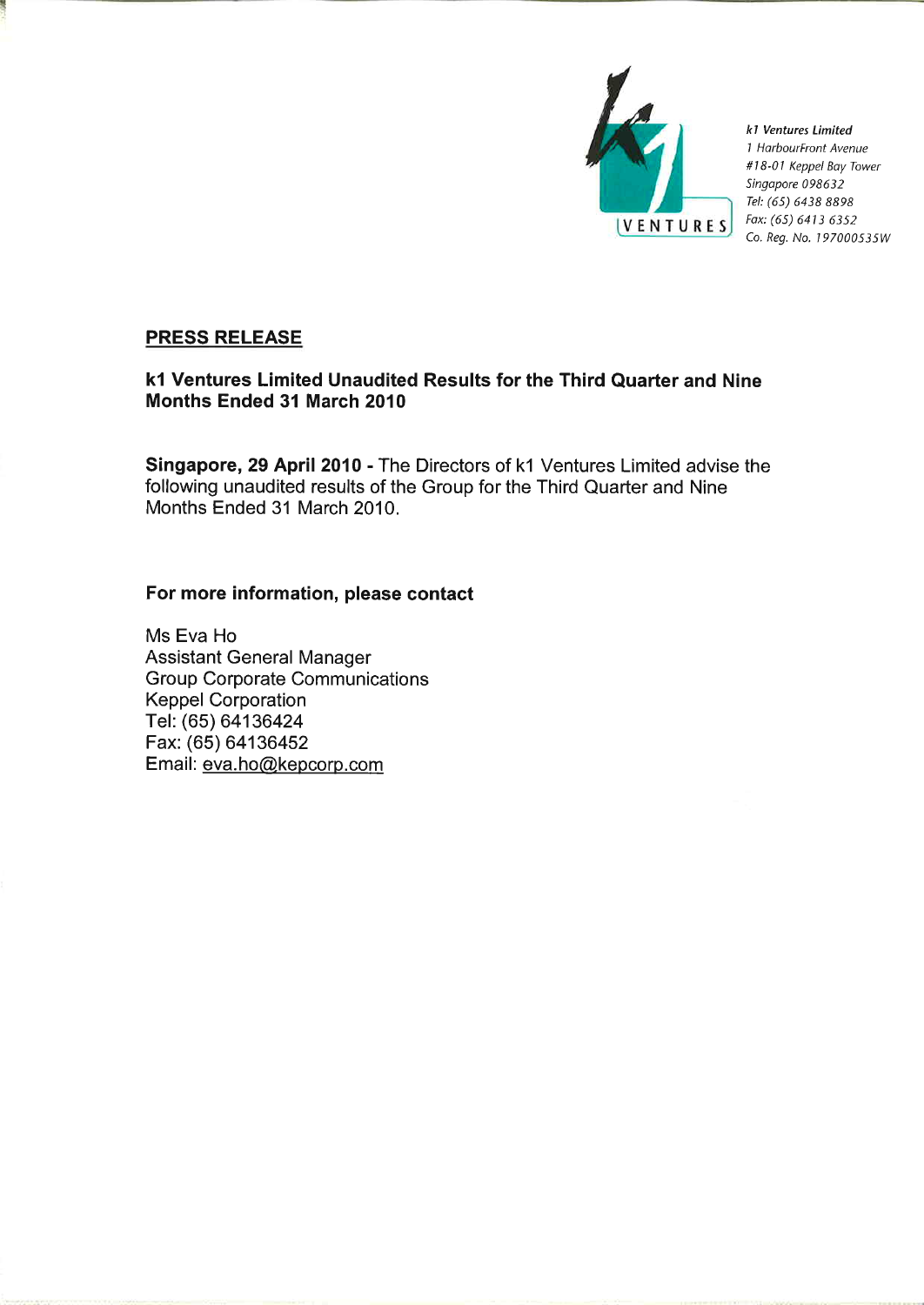# **K1 VENTURES LIMITED**

Co. Reg. No. 197000535W (Incorporated in the Republic of Singapore)

### **THIRD QUARTER 2010 FINANCIAL STATEMENTS**

### **UNAUDITED RESULTS FOR THIRD QUARTER AND NINE MONTHS ENDED 31 MARCH 2010**

The Directors of **k1 Ventures Limited** advise the following unaudited results of the Group for the third quarter and nine months ended 31 March 2010.

#### **1. GROUP PROFIT AND LOSS ACCOUNT for the third quarter and nine months ended 31 March 2010**

|                                                                                                                                                    | Note                 | 1 Jan 10<br>to<br>31 Mar 10<br>\$'000 | 1 Jan 09<br>to<br>31 Mar 09<br>\$'000 | $+/(-)$ %                        | 1 Jul 09<br>to<br>31 Mar 10<br>\$'000 | 1 Jul 08<br>to<br>31 Mar 09<br>\$'000 | $+/(-)$ %                      |
|----------------------------------------------------------------------------------------------------------------------------------------------------|----------------------|---------------------------------------|---------------------------------------|----------------------------------|---------------------------------------|---------------------------------------|--------------------------------|
| <b>Revenue</b>                                                                                                                                     | 1a                   | 14,202                                | 18,936                                | (25.00)                          | 53,356                                | 71,815                                | (25.70)                        |
| Staff costs<br>Depreciation and amortisation<br>Other operating expenses                                                                           |                      | (2,739)<br>(12, 463)<br>(4, 445)      | (3,200)<br>(14,046)<br>(4, 172)       | (14.41)<br>(11.27)<br>6.54       | (8,376)<br>(38, 628)<br>(12, 986)     | (9,507)<br>(39, 154)<br>(20, 038)     | (11.90)<br>(1.34)<br>(35.19)   |
| <b>Operating (loss)/profit</b><br>Finance expenses<br>Foreign exchange (loss)/gain<br>Share of results of associated<br>company and joint ventures |                      | (5, 445)<br>(2, 168)<br>(61)<br>2,619 | (2,482)<br>(2,846)<br>1,287<br>1,928  | 119.38<br>(23.82)<br>NM<br>35.84 | (6,634)<br>(6,570)<br>(538)<br>8,318  | 3,116<br>(11, 164)<br>3,782<br>10,119 | NM<br>(41.15)<br>NM<br>(17.80) |
| (Loss)/profit before taxation<br>Taxation                                                                                                          |                      | (5,055)<br>1,951                      | (2, 113)<br>2,477                     | 139.23<br>(21.24)                | (5, 424)<br>1,371                     | 5,853<br>1,118                        | NM<br>22.63                    |
| (Loss)/profit for the period                                                                                                                       |                      | (3, 104)                              | 364                                   | <b>NM</b>                        | (4,053)                               | 6,971                                 | <b>NM</b>                      |
| Attributable to:<br>Shareholders of the Company<br>Non-controlling interests                                                                       |                      | (2,540)<br>(564)                      | 638<br>(274)                          | <b>NM</b><br>105.84              | (3,210)<br>(843)                      | 6,555<br>416                          | <b>NM</b><br><b>NM</b>         |
|                                                                                                                                                    |                      | (3, 104)                              | 364                                   | <b>NM</b>                        | (4,053)                               | 6,971                                 | <b>NM</b>                      |
| <b>EBITDA</b> *                                                                                                                                    |                      | 9,576                                 | 14,779                                | (35.21)                          | 39,774                                | 56,171                                | (29.19)                        |
| (Loss)/earnings per ordinary share<br>- basic<br>- diluted                                                                                         | 1d<br>1 <sub>d</sub> | $(0.12)$ cts<br>$(0.12)$ cts          | $0.03$ cts<br>$0.03$ cts              | <b>NM</b><br><b>NM</b>           | $(0.15)$ cts<br>$(0.15)$ cts          | $0.30$ cts<br>$0.30$ cts              | ΝM<br><b>NM</b>                |

\* EBITDA is defined as profit before tax, finance expenses, depreciation and amortisation. \*\* NM - Not meaningful

K1 VENTURES LIMITED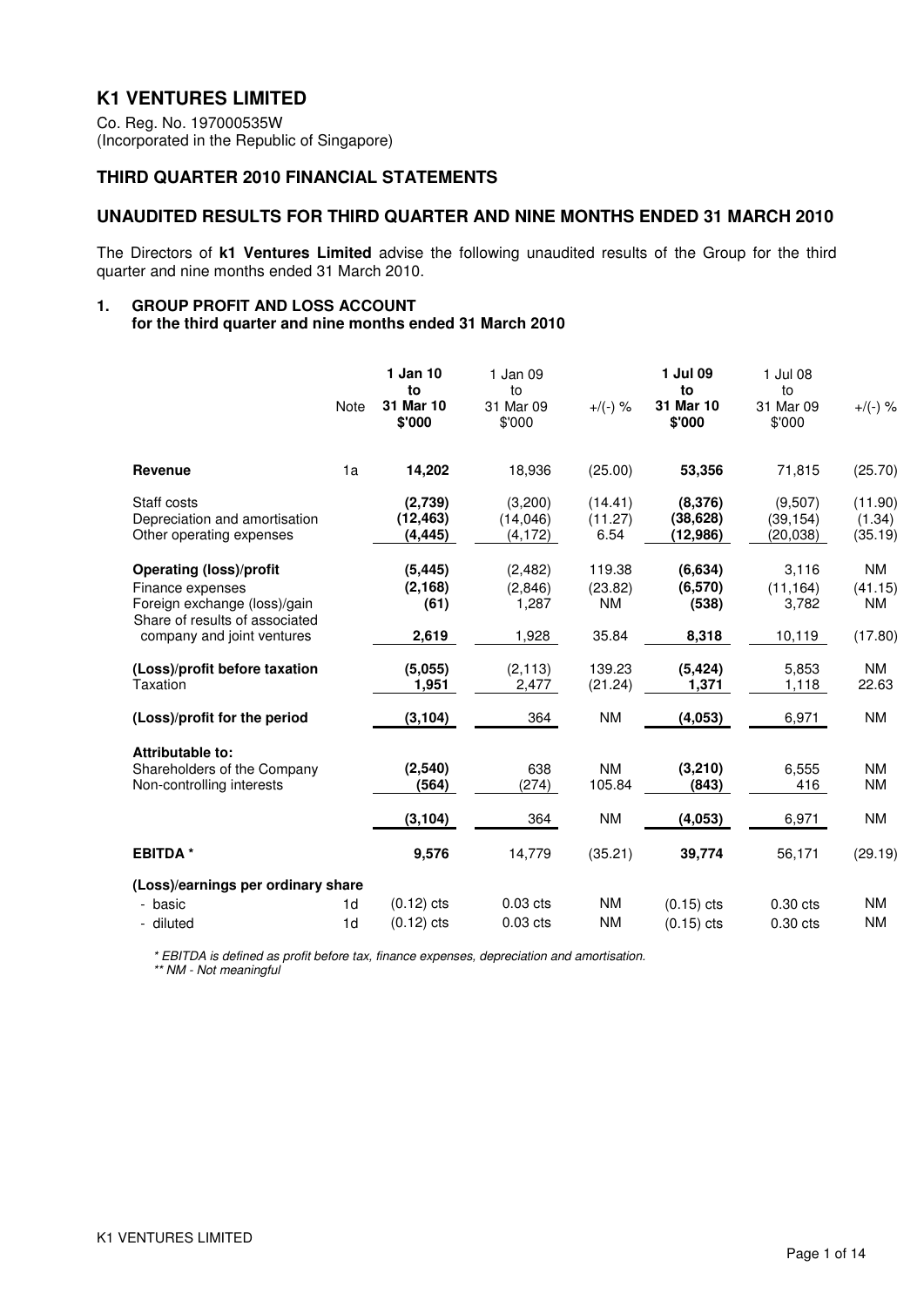### **NOTES TO GROUP PROFIT AND LOSS ACCOUNT**

### 1a. Breakdown of revenue

|                                     | 1 Jan 10<br>to<br>31 Mar 10<br>\$'000 | 1 Jan 09<br>to<br>31 Mar 09<br>\$'000 | $+$ /(-)<br>$\%$ | 1 Jul 09<br>to<br>31 Mar 10<br>\$'000 | 1 Jul 08<br>to<br>31 Mar 09<br>\$'000 | $+$ /(-)<br>$\%$ |
|-------------------------------------|---------------------------------------|---------------------------------------|------------------|---------------------------------------|---------------------------------------|------------------|
| Revenue from transportation leasing | 11,257                                | 17,784                                | (36.70)          | 39,722                                | 62,570                                | (36.52)          |
| Proceeds from sale of investments   | 685                                   | ٠                                     | <b>NM</b>        | 4,851                                 | 103                                   | >500.00          |
| Interest income from:               |                                       |                                       |                  |                                       |                                       |                  |
| - Related parties                   | 98                                    | 36                                    | 172.22           | 263                                   | 1,011                                 | (73.99)          |
| - Others                            | 148                                   | 170                                   | (12.94)          | 546                                   | 594                                   | (8.08)           |
| <b>Others</b>                       | 2,014                                 | 946                                   | 112.90           | 7,974                                 | 7,537                                 | 5.80             |
|                                     | 14,202                                | 18,936                                | (25.00)          | 53,356                                | 71,815                                | (25.70)          |

1b. Pre-tax profit of the Group is arrived at after crediting/(charging) the following:

|                                                                      | 1 Jan 10<br>to<br>31 Mar 10<br>\$'000 | 1 Jan 09<br>to<br>31 Mar 09<br>\$'000 | $+$ /(-)<br>$\%$ | 1 Jul 09<br>to<br>31 Mar 10<br>\$'000 | 1 Jul 08<br>to<br>31 Mar 09<br>\$'000 | $+$ /(-)<br>$\%$ |
|----------------------------------------------------------------------|---------------------------------------|---------------------------------------|------------------|---------------------------------------|---------------------------------------|------------------|
| Profit/(loss) on disposal of                                         |                                       |                                       |                  |                                       |                                       |                  |
| fixed assets                                                         | 991                                   | (86)                                  | ΝM               | 4,660                                 | 2.558                                 | 82.17            |
| Profit on sale of investments<br>(Provision)/write-back of provision | 685                                   | $\overline{\phantom{a}}$              | ΝM               | 4.851                                 | 103                                   | >500.00          |
| for doubtful debts                                                   | $\blacksquare$                        | (3)                                   | ΝM               | 58                                    | 3                                     | >500.00          |

1c. There was no material adjustment for under or over provision of tax in respect of prior years.

### 1d. (Loss)/earnings per ordinary share

|                                                                                                                                | <b>GROUP</b> |            |           | <b>GROUP</b> |            |           |
|--------------------------------------------------------------------------------------------------------------------------------|--------------|------------|-----------|--------------|------------|-----------|
|                                                                                                                                | 1 Jan 10     | 1 Jan 09   | $+$ /(-)  | 1 Jul 09     | Jul 08     | $+$ /(-)  |
|                                                                                                                                | to           | to         | $\%$      | to           | to         | $\%$      |
|                                                                                                                                | 31 Mar 10    | 31 Mar 09  |           | 31 Mar 10    | 31 Mar 09  |           |
| (Loss)/earnings per ordinary share of the Group<br>(loss)/profit<br>attributable<br>to<br>based<br>net<br>on<br>shareholders:- |              |            |           |              |            |           |
| Based on weighted average number of shares<br>(i)                                                                              | $(0.12)$ cts | $0.03$ cts | <b>NM</b> | $(0.15)$ cts | $0.30$ cts | <b>NM</b> |
| - Weighted average number of shares ('000)                                                                                     | 2,165,617    | 2,165,603  | <b>NM</b> | 2,165,617    | 2,165,603  | <b>NM</b> |
| On a fully diluted basis<br>(ii)                                                                                               | $(0.12)$ cts | $0.03$ cts | <b>NM</b> | $(0.15)$ cts | $0.30$ cts | <b>NM</b> |
| - Adjusted weighted average number of shares<br>(000)                                                                          | 2,165,617    | 2.165.684  | <b>NM</b> | 2,165,617    | 2.165.684  | <b>NM</b> |

1e. There was no extraordinary item during the period.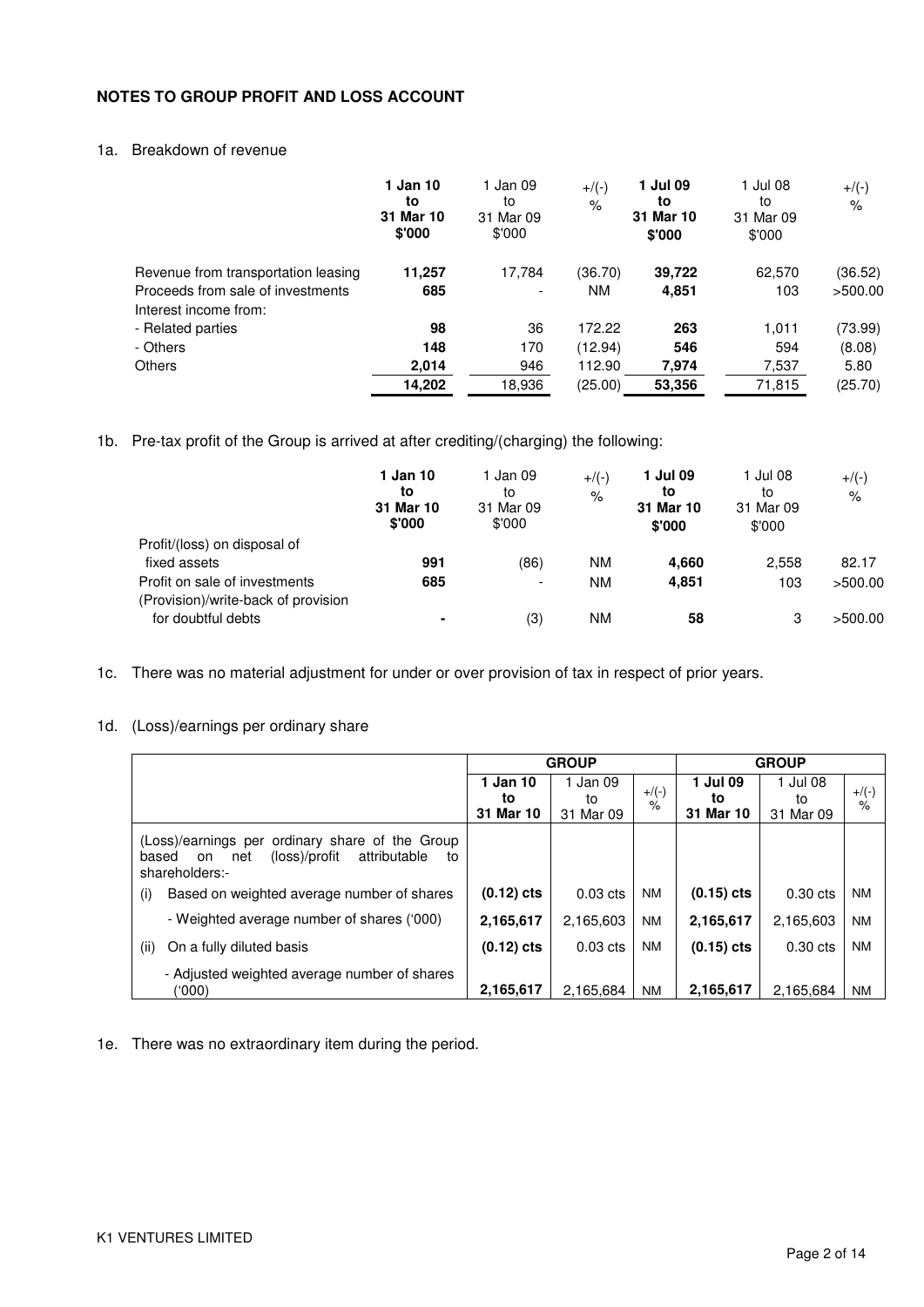# **2. BALANCE SHEETS as at 31 March 2010**

|                                                           | Group     |                  |              | Company   |
|-----------------------------------------------------------|-----------|------------------|--------------|-----------|
|                                                           | As at     | As at            | As at        | As at     |
|                                                           | 31 Mar 10 | 30 Jun 09        | 31 Mar 10    | 30 Jun 09 |
|                                                           | \$'000    | \$'000           | \$'000       | \$'000    |
| Share capital                                             | 196,439   | 196,437          | 196,439      | 196,437   |
| <b>Reserves</b>                                           | 208,828   | 223,116          | 107,395      | 116,096   |
| Share capital & reserves                                  | 405,267   | 419,553          | 303,834      | 312,533   |
| <b>Non-controlling interests</b>                          | 51,520    | 54,249           |              |           |
| Capital employed                                          | 456,787   | 473,802          | 303,834      | 312,533   |
| <b>Represented by:</b>                                    |           |                  |              |           |
| <b>Fixed assets</b>                                       | 347,733   | 408,232          |              |           |
| <b>Subsidiaries</b>                                       |           |                  | 288,314      | 288,314   |
| Associated company and joint ventures                     | 54,967    | 49,702           |              |           |
| Available-for-sale investments                            | 128,654   | 106,259          | 18,846       | 21,619    |
| <b>Other assets</b>                                       | 2,116     | 3,266            |              |           |
| Intangibles                                               | 194,583   | 204,338          |              |           |
|                                                           | 728,053   | 771,797          | 307,160      | 309,933   |
| <b>Current assets</b>                                     |           |                  |              |           |
| <b>Stocks</b>                                             | 5,759     | 8,713            |              |           |
| Amounts due from:                                         |           |                  |              |           |
| - subsidiaries                                            |           |                  | 7            |           |
| - associated company and joint ventures<br><b>Debtors</b> | 9,266     | 294              |              | 47        |
| Bank balances, deposits & cash                            | 177,730   | 7,198<br>184,814 | 25<br>41,713 | 47,428    |
|                                                           |           |                  |              |           |
|                                                           | 192,755   | 201,019          | 41,745       | 47,475    |
| <b>Current liabilities</b>                                |           |                  |              |           |
| Creditors                                                 | 3,949     | 4,886            | 34,166       | 34,430    |
| Amounts due to:<br>- subsidiaries                         |           |                  | 738          | 762       |
| - associated company and joint ventures                   | 173       | 135              |              |           |
| Term loans                                                | 2,587     | 2,877            |              |           |
| Provision for taxation                                    | 40,893    | 46,116           | 2,055        | 2,055     |
|                                                           | 47,602    | 54,014           | 36,959       | 37,247    |
| <b>Net current assets</b>                                 | 145,153   | 147,005          | 4,786        | 10,228    |
|                                                           |           |                  |              |           |
| <b>Non-current liabilities</b>                            |           |                  |              |           |
| Term loans                                                | 243,389   | 272,828          |              |           |
| <b>Deferred liabilities</b>                               | 814       | 933              |              |           |
| Deferred taxation                                         | 172,216   | 171,239          | 8,112        | 7,628     |
|                                                           | 416,419   | 445,000          | 8,112        | 7,628     |
| <b>Net assets</b>                                         | 456,787   | 473,802          | 303,834      | 312,533   |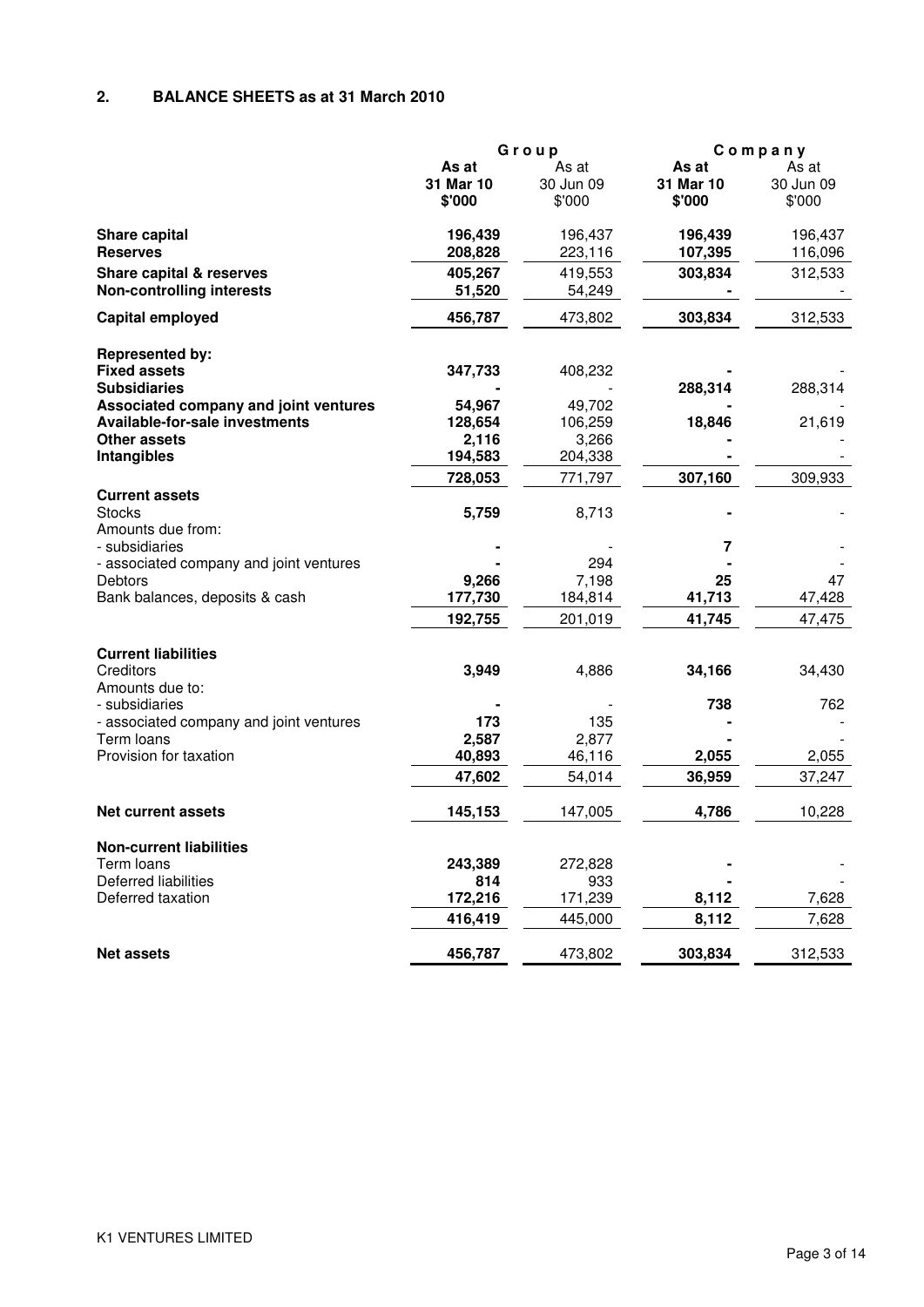#### **NOTES TO BALANCE SHEETS**

- 2a. Group's borrowings and debt securities
	- (i) Amount repayable in one year or less, or on demand

| As at 31 Mar 10 |                  | As at 30 Jun 09 |                |  |
|-----------------|------------------|-----------------|----------------|--|
| <b>Secured</b>  | <b>Unsecured</b> | Secured         | Unsecured      |  |
| \$'000          | \$'000           | \$'000          | \$'000         |  |
| 2.587           | $\blacksquare$   | 2 R7            | $\blacksquare$ |  |

#### (ii) Amount repayable after one year

| As at 31 Mar 10 |                  | As at 30 Jun 09 |           |  |  |
|-----------------|------------------|-----------------|-----------|--|--|
| <b>Secured</b>  | <b>Unsecured</b> | Secured         | Unsecured |  |  |
| \$'000          | \$'000           | \$'000          | \$'000    |  |  |
| 243,389         | $\blacksquare$   | 272.828         |           |  |  |

#### (iii) Details of any collateral

The term loans pertain to debt financing taken up by Helm and are pledged against the assets of Helm. The net book value of the fixed assets and other assets pledged to financial institutions amounted to \$467 million (June 2009: \$515 million).

#### 2b. Net asset value

|                                                  |           | <b>GROUP</b> | <b>COMPANY</b>           |           |           |           |
|--------------------------------------------------|-----------|--------------|--------------------------|-----------|-----------|-----------|
|                                                  | As at     | As at        |                          | As at     | As at     |           |
|                                                  | 31 Mar 10 | 30 Jun 09    | $+/(-)$ %                | 31 Mar 10 | 30 Jun 09 | $+/(-)$ % |
|                                                  |           |              |                          |           |           |           |
| Net asset value<br>per ordinary share #          | \$0.19    | \$0.19       | $\overline{\phantom{a}}$ | \$0.14    | \$0.14    |           |
| Net tangible asset value<br>per ordinary share # | \$0.10    | \$0.10       | $\overline{\phantom{a}}$ | \$0.14    | \$0.14    |           |

# Based on issued share capital of 2,165,618,003 ordinary shares as at the end of the financial period (June 2009: 2,165,603,003).

#### 2c. Balance sheet review

Group shareholders' funds decreased from \$419.6 million as at 30 June 2009 to \$405.3 million as at 31 March 2010. The decrease was principally due to a dividend distribution to shareholders of \$16.2 million in November 2009. An upward revaluation of the Group's investment in McMoRan Exploration Co. ("MMR") was reduced by a decrease in translation reserves as a result of currency fluctuations in the US dollar.

Group total assets of \$920.8 million at 31 March 2010 were \$52.0 million less than at 30 June 2009. The decrease in total assets was primarily due to the sale and depreciation of fixed assets, a decrease in cash principally related to the dividend distribution and term loan repayment, and foreign translation adjustments partially offset by the upward revaluation of the Group's investment in MMR.

Group total liabilities decreased by \$35.0 million to \$464.0 million as at 31 March 2010 compared to \$499.0 million at 30 June 2009. This decrease was driven by the reduction of Helm's term loan, a decline in provision for taxation, and related foreign translation adjustments.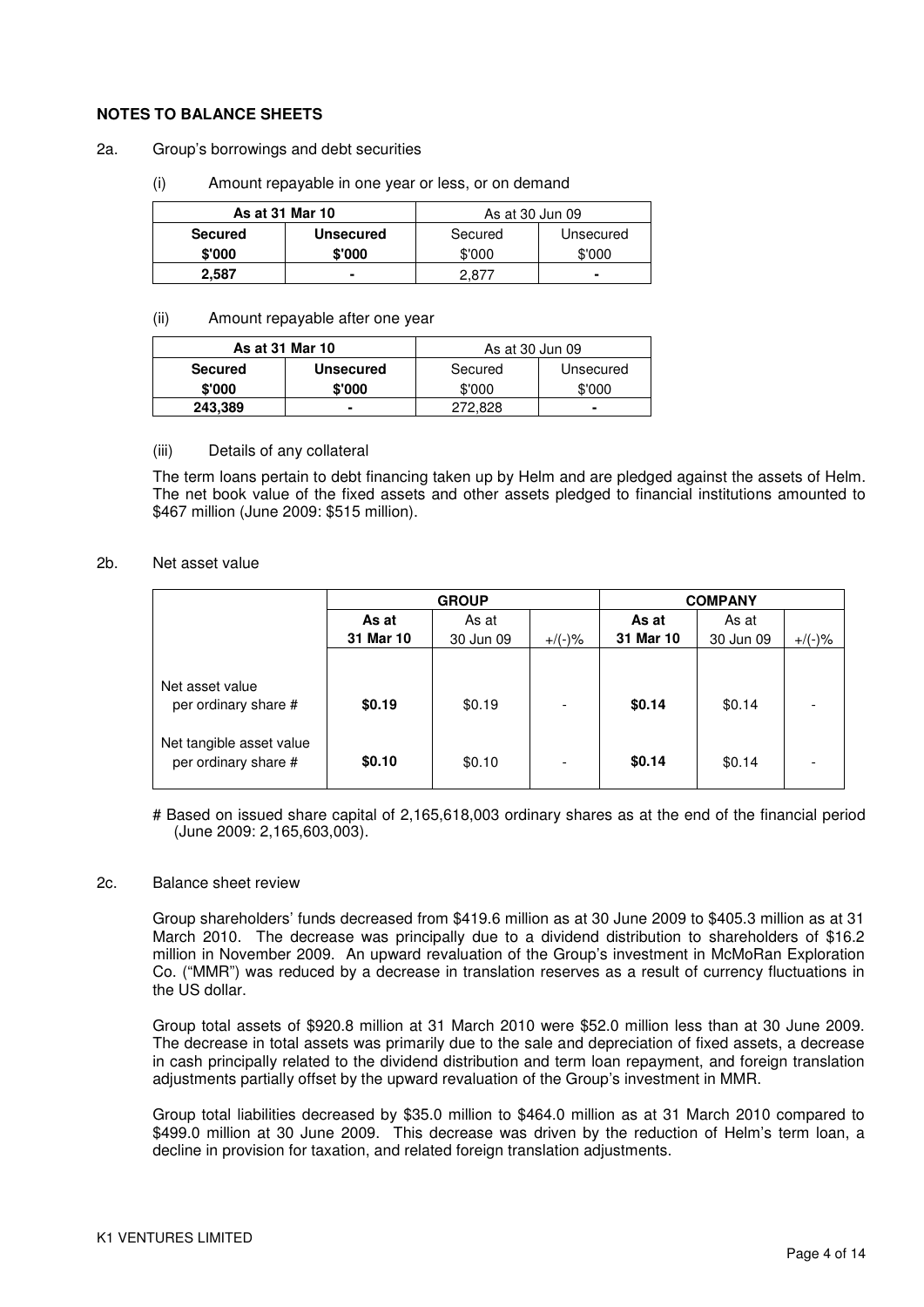# **3. CONSOLIDATED STATEMENT OF CASH FLOWS**

**for the third quarter and nine months ended 31 March 2010** 

|                                                             |           | <b>Third Quarter</b> |             | <b>Nine months</b> |
|-------------------------------------------------------------|-----------|----------------------|-------------|--------------------|
|                                                             | 1 Jan 10  | 1 Jan 09             | 1 Jul 09    | 1 Jul 08           |
| Note                                                        | to        | to                   | to          | to                 |
|                                                             | 31 Mar 10 | 31 Mar 09            | 31 Mar 10   | 31 Mar 09          |
|                                                             | \$'000    | \$'000               | \$'000      | \$'000             |
| <b>CASH FLOWS FROM OPERATING ACTIVITIES</b>                 |           |                      |             |                    |
| Operating (loss)/profit                                     | (5, 445)  | (2, 482)             | (6,634)     | 3,116              |
| Adjustments:                                                |           |                      |             |                    |
| Depreciation and amortisation                               | 12,463    | 14,046               | 38,628      | 39,154             |
| (Profit)/loss on disposal of fixed assets                   | (991)     | 86                   | (4,660)     | (2,558)            |
| Profit on sale of investments                               | (685)     |                      | (4, 851)    |                    |
| Cash flow from operations before changes in working capital | 5,342     | 11,650               | 22,483      | 39,712             |
| Working capital changes:                                    |           |                      |             |                    |
| <b>Stocks</b>                                               | 702       | 1,821                | 2,662       | 15,328             |
| <b>Debtors</b>                                              | (2, 108)  | 6,479                | (2, 166)    | 14,791             |
| Creditors                                                   | 210       | (272)                | (803)       | (12, 622)          |
| Translation of foreign subsidiaries and others              | (433)     | 2,742                | (2,613)     | 4,650              |
|                                                             | 3,713     | 22,420               | 19,563      | 61,859             |
| Interest paid                                               | (2, 357)  | (3,287)              | (5, 372)    | (11, 675)          |
| Income taxes paid                                           | (1, 513)  | (2,315)              | (6, 288)    | (26, 686)          |
| Net cash (used in)/from operating activities                | (157)     | 16,818               | 7,903       | 23,498             |
| <b>CASH FLOWS FROM INVESTING ACTIVITIES</b>                 |           |                      |             |                    |
| Purchase of fixed assets                                    | (129)     | (1,403)              | (1,900)     | (4, 451)           |
| Proceeds from disposal of fixed assets                      | 3,216     | 1,443                | 18,146      | 12,472             |
| Proceeds from distributions from associated                 |           |                      |             |                    |
| company and joint venture                                   |           | 141                  | 1,013       | 3,303              |
| Net proceeds from disposal and capital distribution         |           |                      |             |                    |
| of investments                                              | 938       | 1,948                | 5,104       | 1,948              |
| Purchase of investment                                      |           |                      | (14)        | (246)              |
| Net cash from investing activities                          | 4,025     | 2,129                | 22,349      | 13,026             |
| <b>CASH FLOWS FROM FINANCING ACTIVITIES</b>                 |           |                      |             |                    |
| Proceeds from shares issue                                  |           |                      | $\mathbf 2$ |                    |
| Repayment of term loans                                     | (8, 361)  | (757)                | (20, 558)   | (39,016)           |
| Dividend paid to shareholders of the Company                |           |                      | (16, 242)   | (108, 280)         |
|                                                             |           |                      |             |                    |
| Net cash used in financing activities                       | (8, 361)  | (757)                | (36, 798)   | (147, 296)         |
| Net (decrease)/increase in cash and cash equivalents        | (4, 493)  | 18,190               | (6, 546)    | (110, 772)         |
| Cash and cash equivalents as at beginning of period         | 182,284   | 151,332              | 184,814     | 277,799            |
| Effects of exchange rate changes on cash and cash           |           |                      |             |                    |
| equivalents                                                 | (61)      | 1,287                | (538)       | 3,782              |
| Cash and cash equivalents at end of period<br>За            | 177,730   | 170,809              | 177,730     | 170,809            |

# **NOTES TO CONSOLIDATED STATEMENT OF CASH FLOWS**

3a. Bank balances, deposits and cash

|                                  | As at<br>31 Mar 10<br>\$'000 | As at<br>31 Mar 09<br>\$'000 |
|----------------------------------|------------------------------|------------------------------|
| Bank balances, deposits and cash | 78,878                       | 66,089                       |
| Deposits with related parties    | 98,852                       | 104,720                      |
| Cash and cash equivalents        | 177,730                      | 170,809                      |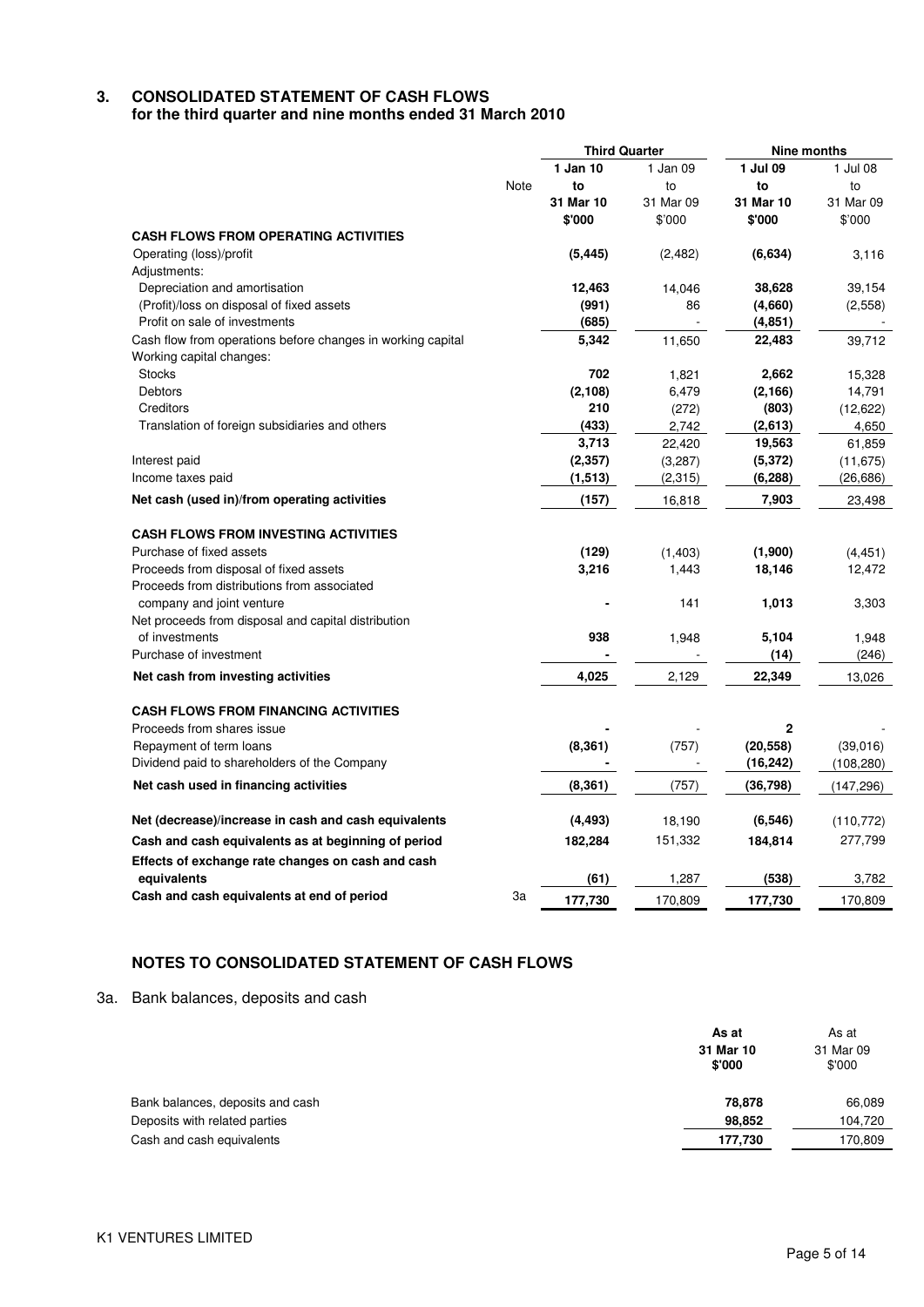#### $\overline{4}$ . **4. CONSOLIDATED STATEMENT OF COMPREHENSIVE INCOME for the third quarter and nine months ended 31 March 2010**

|                                                                                                   | 1 Jan 10<br>to<br>31 Mar 10<br>\$'000 | 1 Jan 09<br>to<br>31 Mar 09<br>\$'000 | 1 Jul 09<br>to<br>31 Mar 10<br>\$'000 | 1 Jul 08<br>to<br>31 Mar 09<br>\$'000 |
|---------------------------------------------------------------------------------------------------|---------------------------------------|---------------------------------------|---------------------------------------|---------------------------------------|
| (Loss)/profit for the period                                                                      | (3, 104)                              | 364                                   | (4,053)                               | 6,971                                 |
| Fair value changes on available-for-sale investments                                              | 13,807                                | (10, 219)                             | 18,661                                | (45,300)                              |
| Fair value gain on available-for-sale assets realised<br>& transferred to profit and loss account | (560)                                 |                                       | (3,091)                               |                                       |
| Fair value changes on cash flow hedges                                                            |                                       | 12                                    |                                       | 310                                   |
| Exchange differences arising on consolidation                                                     | (1,511)                               | 22,792                                | (11,990)                              | 39,916                                |
| Currency translation gain transferred to profit<br>and loss account                               |                                       |                                       |                                       | (9)                                   |
| Share of other comprehensive expense of<br>joint venture                                          | (253)                                 | (62)                                  | (302)                                 | (7)                                   |
| Other comprehensive income/(expense) for the period                                               | 11,483                                | 12,523                                | 3,278                                 | (5,090)                               |
| Total comprehensive income/(expense) for the period                                               | 8,379                                 | 12,887                                | (775)                                 | 1,881                                 |
| Attributable to:                                                                                  |                                       |                                       |                                       |                                       |
| Shareholders of the Company                                                                       | 9,209                                 | 9,680                                 | 1,954                                 | (4,637)                               |
| Non-controlling interests                                                                         | (830)                                 | 3,207                                 | (2,729)                               | 6,518                                 |
|                                                                                                   | 8,379                                 | 12,887                                | (775)                                 | 1,881                                 |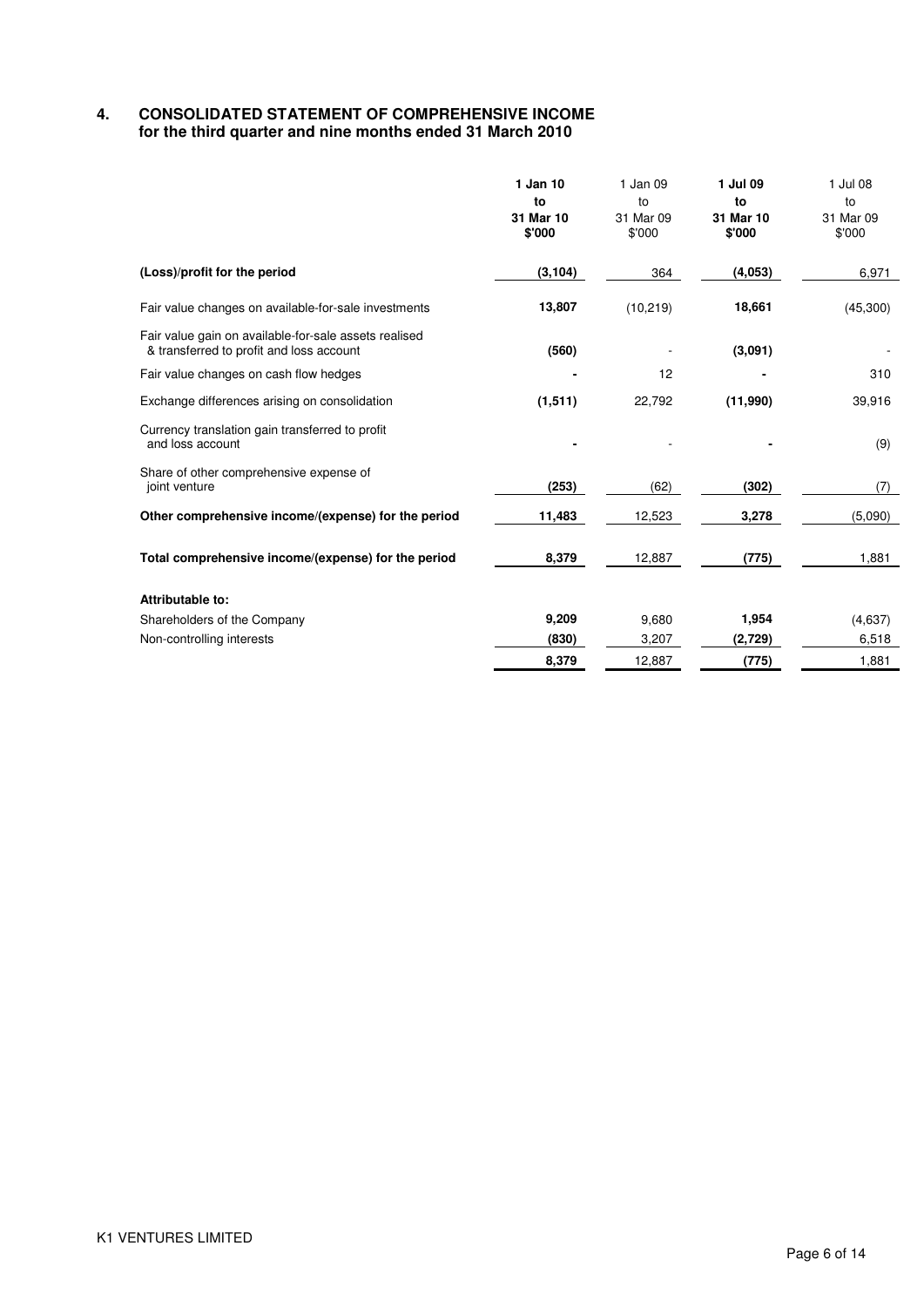### **5. STATEMENTS OF CHANGES IN EQUITY**

5a. Group Statement of Changes in Equity for the third quarter and nine months ended 31 March 2010

|                                                            |                                   |                                      | Attributable to equity holders of the Company                                |                                      |                                                        |                                                   |                               |
|------------------------------------------------------------|-----------------------------------|--------------------------------------|------------------------------------------------------------------------------|--------------------------------------|--------------------------------------------------------|---------------------------------------------------|-------------------------------|
|                                                            | <b>Share</b><br>Capital<br>\$'000 | Capital<br><b>Reserves</b><br>\$'000 | Foreign<br><b>Exchange</b><br><b>Translation</b><br><b>Account</b><br>\$'000 | Revenue<br><b>Reserves</b><br>\$'000 | <b>Share</b><br>Capital &<br><b>Reserves</b><br>\$'000 | Non-<br>controlling<br><b>Interests</b><br>\$'000 | Capital<br>Employed<br>\$'000 |
| 2010<br>As at 1 July 2009                                  | 196,437                           | 2,816                                | (38, 964)                                                                    | 259,264                              | 419,553                                                | 54,249                                            | 473,802                       |
| Total comprehensive income/<br>(expense) for first half    |                                   | 2,288                                | (8, 873)                                                                     | (670)                                | (7, 255)                                               | (1,899)                                           | (9, 154)                      |
| Dividend paid                                              |                                   |                                      |                                                                              | (16, 242)                            | (16, 242)                                              |                                                   | (16, 242)                     |
| Shares issued                                              | 2                                 |                                      |                                                                              |                                      | 2                                                      |                                                   | $\mathbf{2}$                  |
| As at 31 December 2009                                     | 196,439                           | 5,104                                | (47, 837)                                                                    | 242,352                              | 396,058                                                | 52,350                                            | 448,408                       |
| Total comprehensive income/<br>(expense) for third quarter |                                   | 13,044                               | (1, 295)                                                                     | (2,540)                              | 9,209                                                  | (830)                                             | 8,379                         |
| As at 31 March 2010                                        | 196,439                           | 18,148                               | (49, 132)                                                                    | 239,812                              | 405,267                                                | 51,520                                            | 456,787                       |
| 2009                                                       |                                   |                                      |                                                                              |                                      |                                                        |                                                   |                               |
| As at 1 July 2008                                          | 196,437                           | 48,493                               | (56,998)                                                                     | 362,234                              | 550,166                                                | 50,358                                            | 600,524                       |
| Total comprehensive (expense)/<br>income for first half    | $\overline{a}$                    | (34, 728)                            | 14,494                                                                       | 5,917                                | (14, 317)                                              | 3,311                                             | (11,006)                      |
| Dividend paid                                              |                                   |                                      |                                                                              | (108, 280)                           | (108, 280)                                             |                                                   | (108, 280)                    |
| As at 31 December 2008                                     | 196,437                           | 13,765                               | (42, 504)                                                                    | 259,871                              | 427,569                                                | 53,669                                            | 481,238                       |
| Total comprehensive (expense)/<br>income for third quarter |                                   | (10, 269)                            | 19,311                                                                       | 638                                  | 9,680                                                  | 3,207                                             | 12,887                        |
| As at 31 March 2009                                        | 196,437                           | 3,496                                | (23, 193)                                                                    | 260,509                              | 437,249                                                | 56,876                                            | 494,125                       |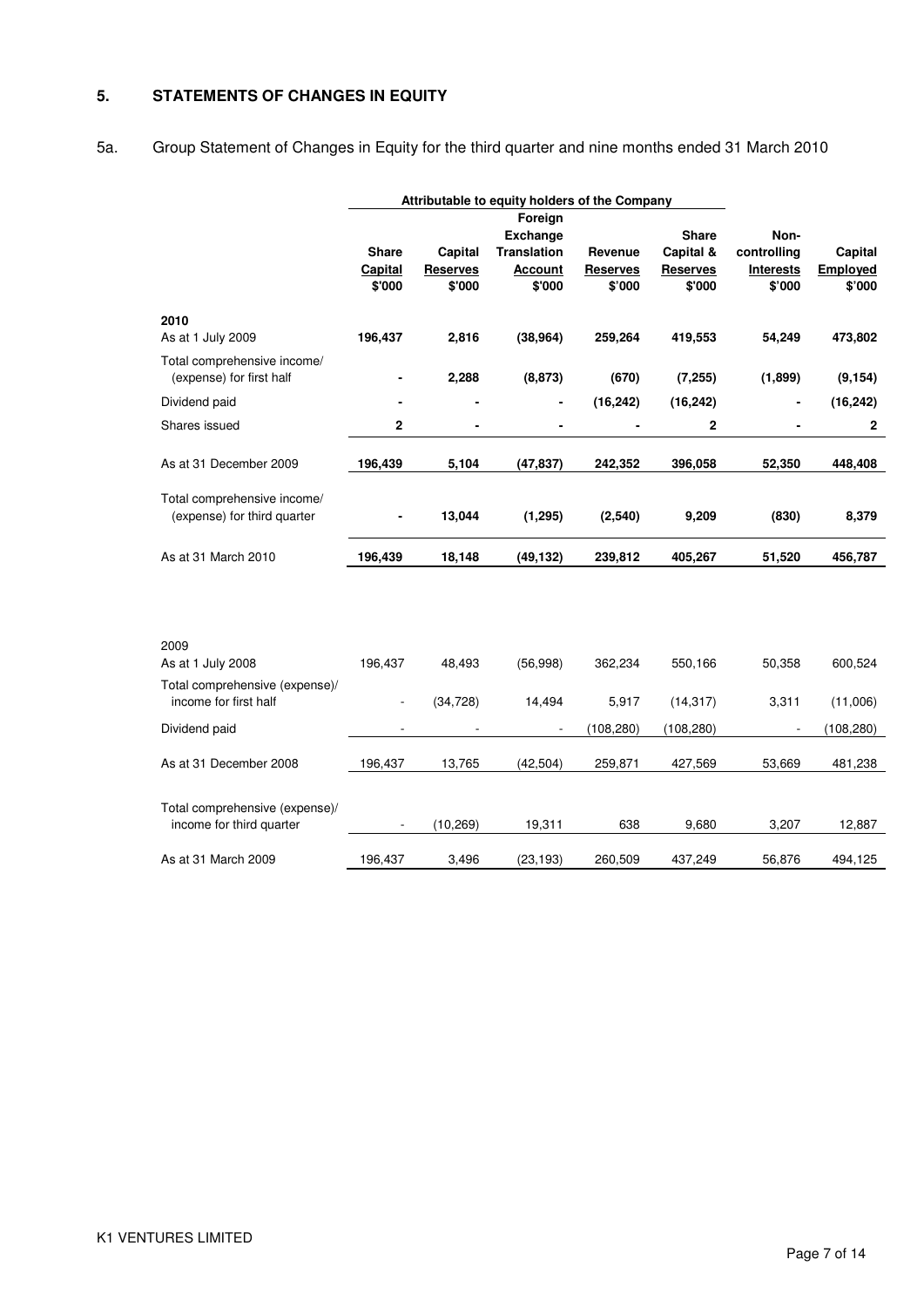5b. Company Statement of Changes in Equity for the third quarter and nine months ended 31 March 2010

|                                                                           | <b>Share</b><br>Capital<br>\$'000 | Capital<br><b>Reserves</b><br>\$'000 | Revenue<br><b>Reserves</b><br>\$'000 | Total<br>\$'000  |
|---------------------------------------------------------------------------|-----------------------------------|--------------------------------------|--------------------------------------|------------------|
| 2010                                                                      |                                   |                                      |                                      |                  |
| As at 1 July 2009                                                         | 196,437                           | 2,477                                | 113,619                              | 312,533          |
| Total comprehensive (expense)/<br>income for first half                   |                                   | (1,639)                              | 968                                  | (671)            |
| Dividend paid                                                             |                                   |                                      | (16, 242)                            | (16, 242)        |
| Shares issued                                                             | $\mathbf{2}$                      |                                      |                                      | 2                |
| As at 31 December 2009                                                    | 196,439                           | 838                                  | 98,345                               | 295,622          |
| Total comprehensive (expense)/<br>income for third quarter                |                                   | (560)                                | 8,772                                | 8,212            |
| As at 31 March 2010                                                       | 196,439                           | 278                                  | 107,117                              | 303,834          |
| 2009<br>As at 1 July 2008<br>Total comprehensive income<br>for first half | 196,437                           | 5,351<br>49                          | 220,050<br>2,650                     | 421,838<br>2,699 |
| Dividend paid                                                             |                                   |                                      | (108, 280)                           | (108, 280)       |
|                                                                           |                                   |                                      |                                      |                  |
| As at 31 December 2008                                                    | 196,437                           | 5,400                                | 114,420                              | 316,257          |
| Total comprehensive income<br>for third quarter                           |                                   | 73                                   | 129                                  | 202              |
| As at 31 March 2009                                                       | 196,437                           | 5,473                                | 114,549                              | 316,459          |

#### 5c. Share capital

Since 30 June 2009, the Company issued 15,000 ordinary shares upon the exercise of options granted to employees under the Keppel Marine Share Option Scheme 1990. As at 31 March 2010, there were no unexercised options for unissued ordinary shares (June 2009: 140,000) under the Keppel Marine Share Option Scheme 1990.

The issued share capital of the Company as at 31 March 2010 was 2,165,618,003 ordinary shares.

As at 31 March 2010, the Company was not holding any treasury shares.

#### **6. AUDIT**

The financial statements have not been audited nor reviewed by the Company's auditors.

### **7. AUDITORS' REPORT**

Not applicable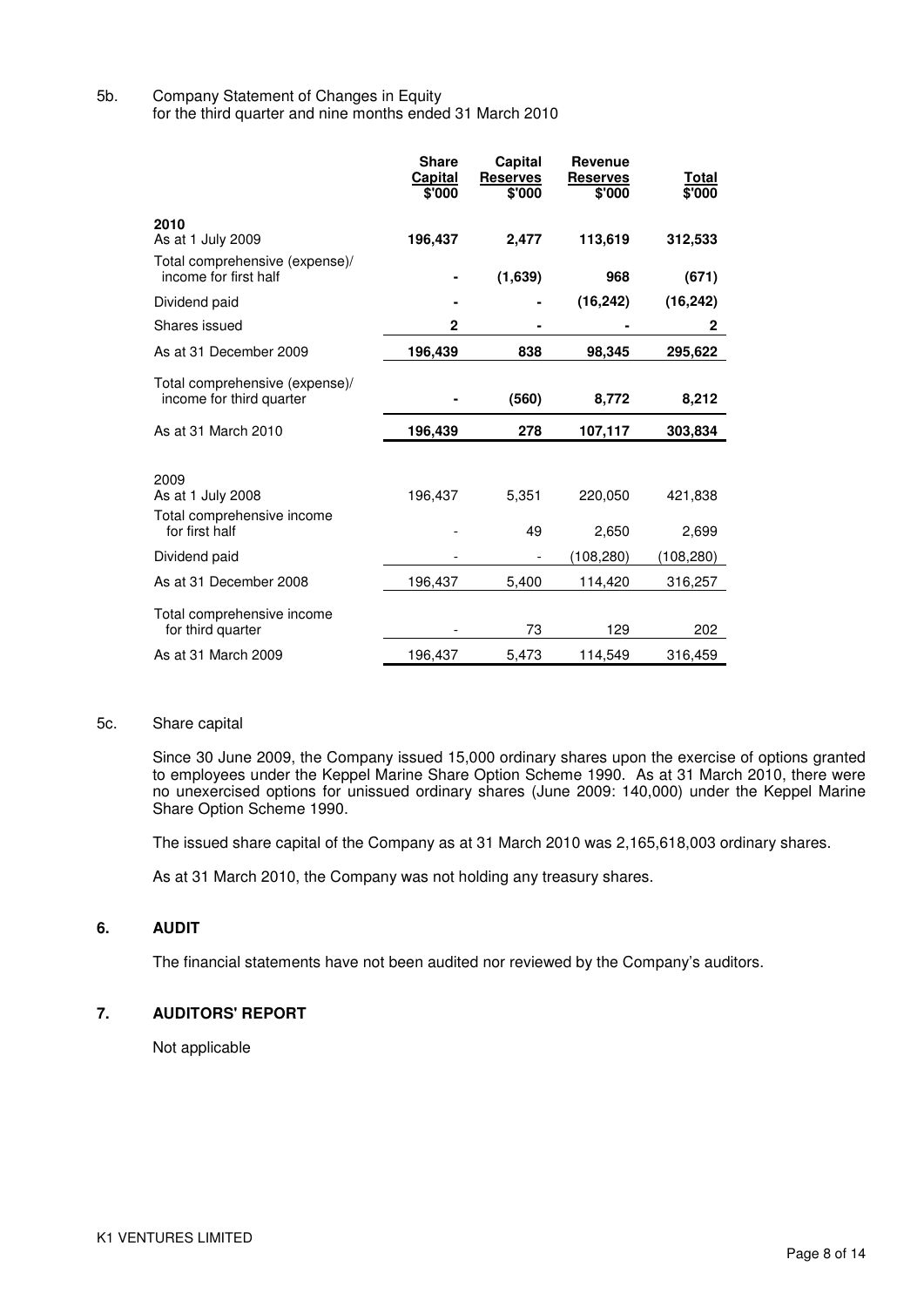#### **8. ACCOUNTING POLICIES**

Except as disclosed in paragraph 9 below, the Group has applied the same accounting policies and methods of computation in the financial statements for the current financial period compared with those of the audited financial statements as at 30 June 2009.

#### **9. CHANGES IN THE ACCOUNTING POLICIES**

The Group adopted the new/revised FRS and Interpretations of FRS ("INT FRS") that are effective for annual periods beginning on or after 1 January 2009 and 1 July 2009. Changes to the Group's accounting policies have been made as required, in accordance with the transitional provisions in the respective FRS and INT FRS.

The following are the new or amended FRS that are relevant to the Group:

| FRS 1 (Revised)                         | <b>Presentation of Financial Statements</b>                                    |
|-----------------------------------------|--------------------------------------------------------------------------------|
| Amendments to FRS 23                    | <b>Borrowing Costs</b>                                                         |
| FRS 27 (Revised)                        | <b>Consolidated and Separate Financial Statements</b>                          |
| Amendments to FRS 39                    | Financial Instruments: Recognition and Measurement - Eligible<br>Hedged Items  |
| FRS 103 (Revised)                       | <b>Business Combinations</b>                                                   |
| Amendments to FRS 107<br><b>FRS 108</b> | Improving Disclosures about Financial Instruments<br><b>Operating Segments</b> |

The adoption of the above FRS did not result in any substantial change to the Group's accounting policies nor any significant impact on the financial statements.

#### **10. REVIEW OF GROUP PERFORMANCE**

Group revenue was \$14.2 million in the third quarter and S\$53.4 million for the nine months ended 31 March 2010 compared to \$18.9 million and \$71.8 million in the corresponding periods last year. The decline in revenue was a result of a decrease in Helm's leasing revenue and interest income from fixed deposits, offset in part by the sale of investments.

Group operating loss was \$5.4 million in the third quarter and \$6.6 million for the nine months ended 31 March 2010 compared to a loss of \$2.5 million and operating profit of \$3.1 million in the corresponding periods last year. Operating results were impacted by a decrease in leasing revenue, offset in part by lower operating expenses and current period profit on the sale of investments of \$685,000 in the third quarter and \$4.9 million for the nine months.

At the pre-tax level, Group loss was \$5.1 million in the third quarter and \$5.4 million for the nine months ended 31 March 2010 compared to a loss of \$2.1 million and a profit of \$5.9 million in the corresponding periods last year. The Group's EBITDA was \$9.6 million in the third quarter and \$39.8 million for the nine months ended 31 March 2010 compared to \$14.8 million and \$56.2 million in the corresponding periods last year. The decline for the nine months was driven by a decrease in operating results from Helm and foreign exchange movements which were partially offset by lower finance expenses.

Loss attributable to shareholders was \$2.5 million in the third quarter and \$3.2 million for the nine months ended 31 March 2010 compared to profit of \$638,000 and \$6.6 million in the corresponding periods last year.

Basic loss per ordinary share was 0.12 cents in the third quarter and 0.15 cents for the nine months ended 31 March 2010 compared to earnings per ordinary share of 0.03 cents and 0.30 cents in the corresponding periods last year.

In the opinion of the Directors, no factor has arisen between 31 March 2010 and the date of this report which would materially affect the results of the Group and the Company for the period just ended.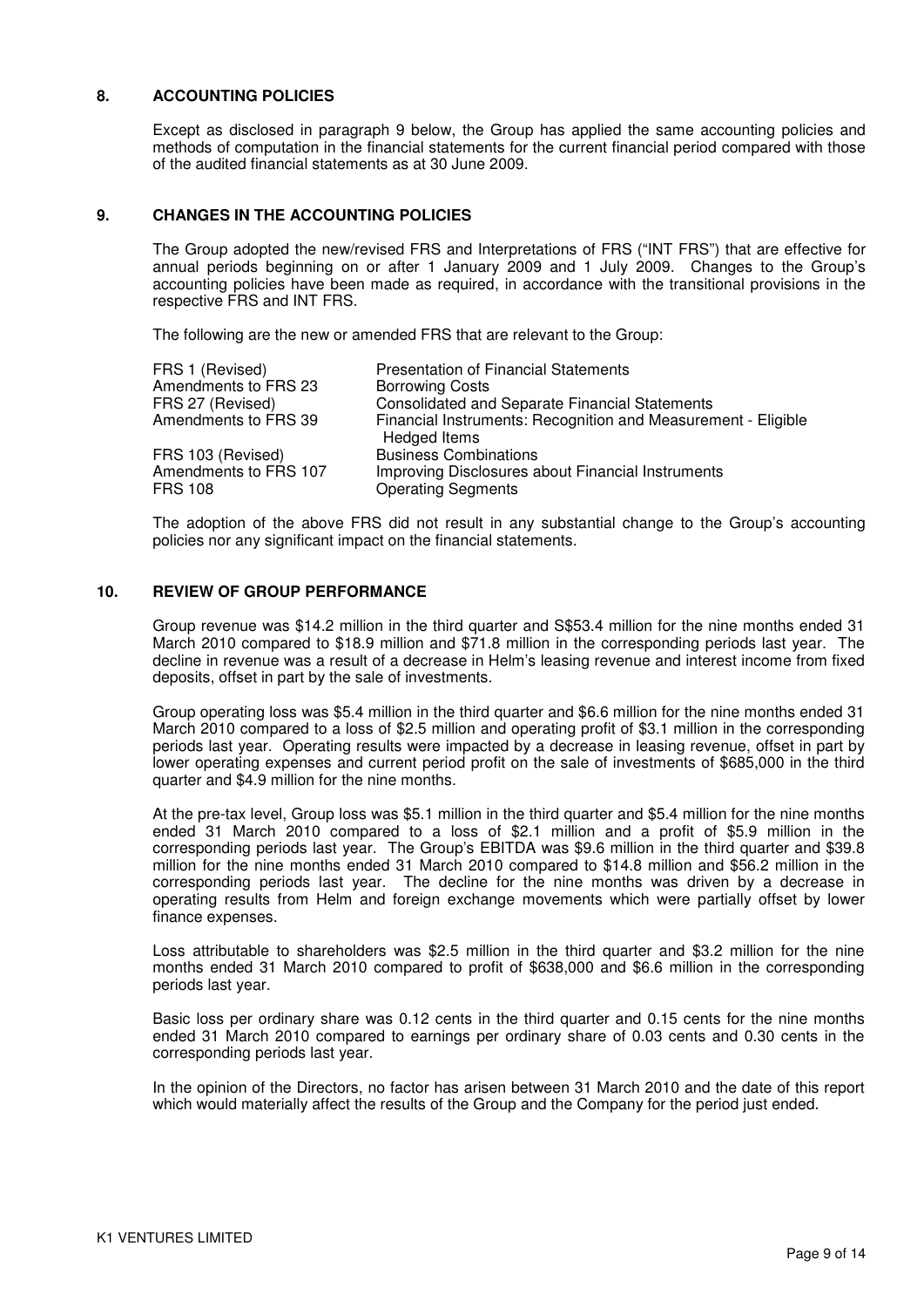#### **11. VARIANCE FROM PROSPECT STATEMENT**

No material variance from previous statement.

#### **12. PROSPECTS**

The Group's operating subsidiary, Helm Holding Corporation, is expected to continue to be impacted by weakness in rail traffic volumes. The continued decline in the rail leasing market has impacted lease rates and the overall demand for Helm's assets.

Management is assessing market fundamentals with a view to identify opportunistic investments, while continuing its focus on current investments and shareholder value enhancement.

#### **13. DIVIDEND/CAPITAL DISTRIBUTION**

13a. Current Financial Period Reported On

Any dividend recommended for the current financial period reported on? No

13b. Corresponding Period of the Immediately Preceding Financial Year

Any dividend declared for the corresponding period of the immediately preceding financial year? No

13c. Date Payable

Not applicable

13d. Books Closure Date

Not applicable

13e. If no dividend has been declared/recommended, a statement to that effect.

No dividend has been declared for the quarter ended 31 March 2010.

For the year ended 30 June 2009, the Board of Directors had recommended a tax exempt one-tier final dividend of 0.75 cents per share. The dividend was approved by shareholders at the Annual General Meeting held on 29 October 2009. The dividend was paid to the shareholders on 18 November 2009.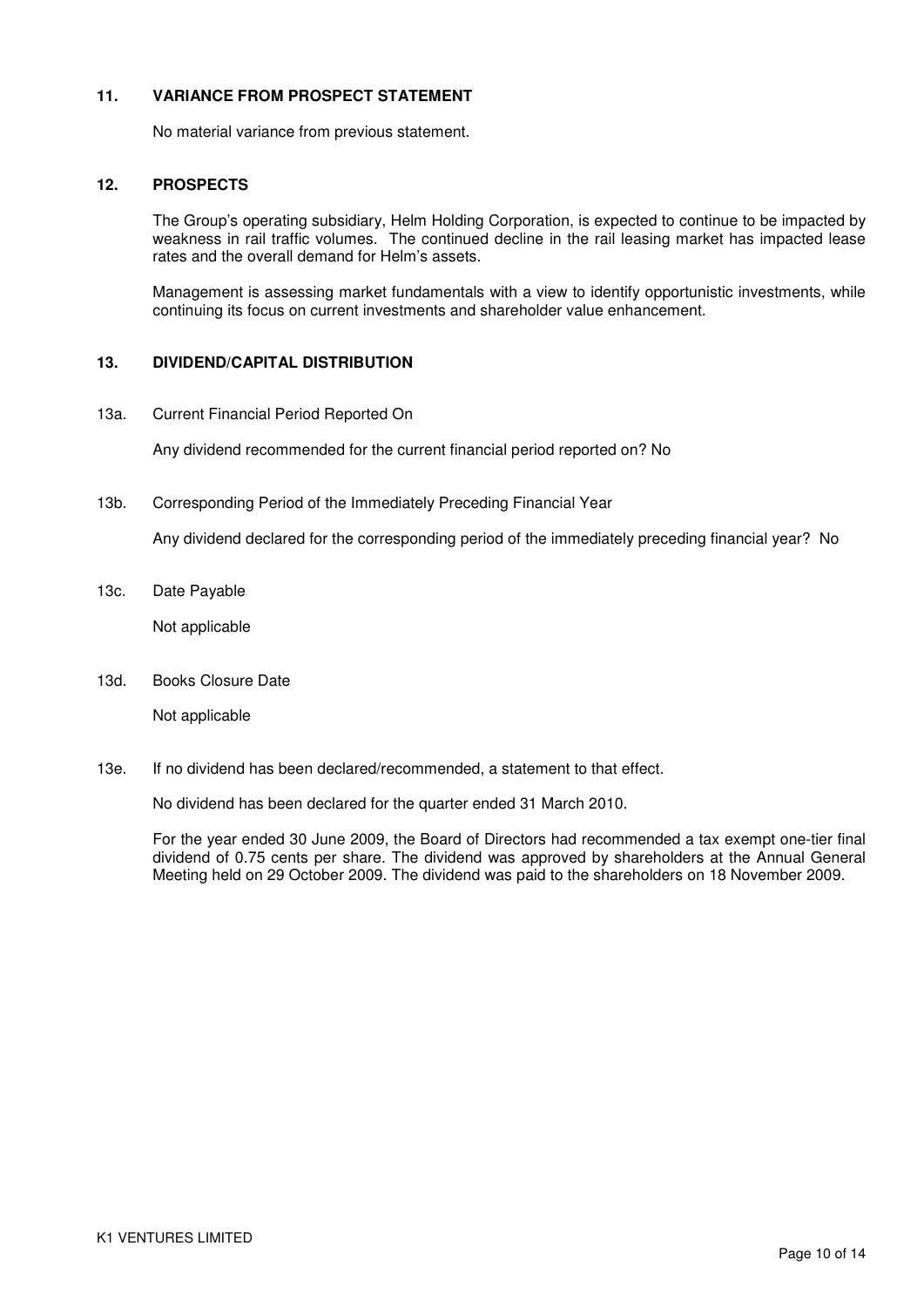# **14. SEGMENT ANALYSIS**

# **Nine months ended 31 March 2010**

|                                                   | <b>Transportation</b> |                              |                        |
|---------------------------------------------------|-----------------------|------------------------------|------------------------|
|                                                   | Leasing<br>\$'000     | <b>Investments</b><br>\$'000 | <u>Total</u><br>\$'000 |
|                                                   |                       |                              |                        |
| <b>Revenue</b>                                    | 48,065                | 5,291                        | 53,356                 |
| <b>Segment Results</b>                            |                       |                              |                        |
| Operating (loss)/profit                           | (9,050)               | 2,416                        | (6,634)                |
| Finance expenses                                  | (6,570)               |                              | (6,570)                |
| Foreign exchange loss                             |                       | (538)                        | (538)                  |
| Share of results of associated                    |                       |                              |                        |
| company and joint ventures                        | 8,318                 |                              | 8,318                  |
| (Loss)/profit before taxation                     | (7, 302)              | 1,878                        | (5, 424)               |
| Taxation                                          | 3,068                 | (1,697)                      | 1,371                  |
| (Loss)/profit for the period                      | (4,234)               | 181                          | (4,053)                |
| Attributable to:                                  |                       |                              |                        |
| Shareholders of the Company                       | (3, 391)              | 181                          | (3,210)                |
| Non-controlling interests                         | (843)                 |                              | (843)                  |
|                                                   | (4, 234)              | 181                          | (4,053)                |
| <b>Other information</b>                          |                       |                              |                        |
| Segment assets                                    | 664,352               | 256,456                      | 920,808                |
| Segment liabilities                               | 403.695               | 60,326                       | 464,021                |
| Net assets                                        | 260,657               | 196,130                      | 456,787                |
| Investment in associated                          |                       |                              |                        |
| company and joint ventures                        | 54,967                |                              | 54,967                 |
| Additions to non-current assets                   | 1,900                 | 440                          | 1,900                  |
| Interest revenue<br>Depreciation and amortisation | 369<br>38,624         | 4                            | 809<br>38,628          |
|                                                   |                       |                              |                        |

# **Geographical Information**

|                    | <b>Singapore</b><br>\$'000 | USA<br>\$'000 | Others<br>\$'000 | Total<br>\$'000 |
|--------------------|----------------------------|---------------|------------------|-----------------|
| External sales     | 263                        | 48.242        | 4.851            | 53,356          |
| Non-current assets | $\blacksquare$             | 599.399       | $\blacksquare$   | 599.399         |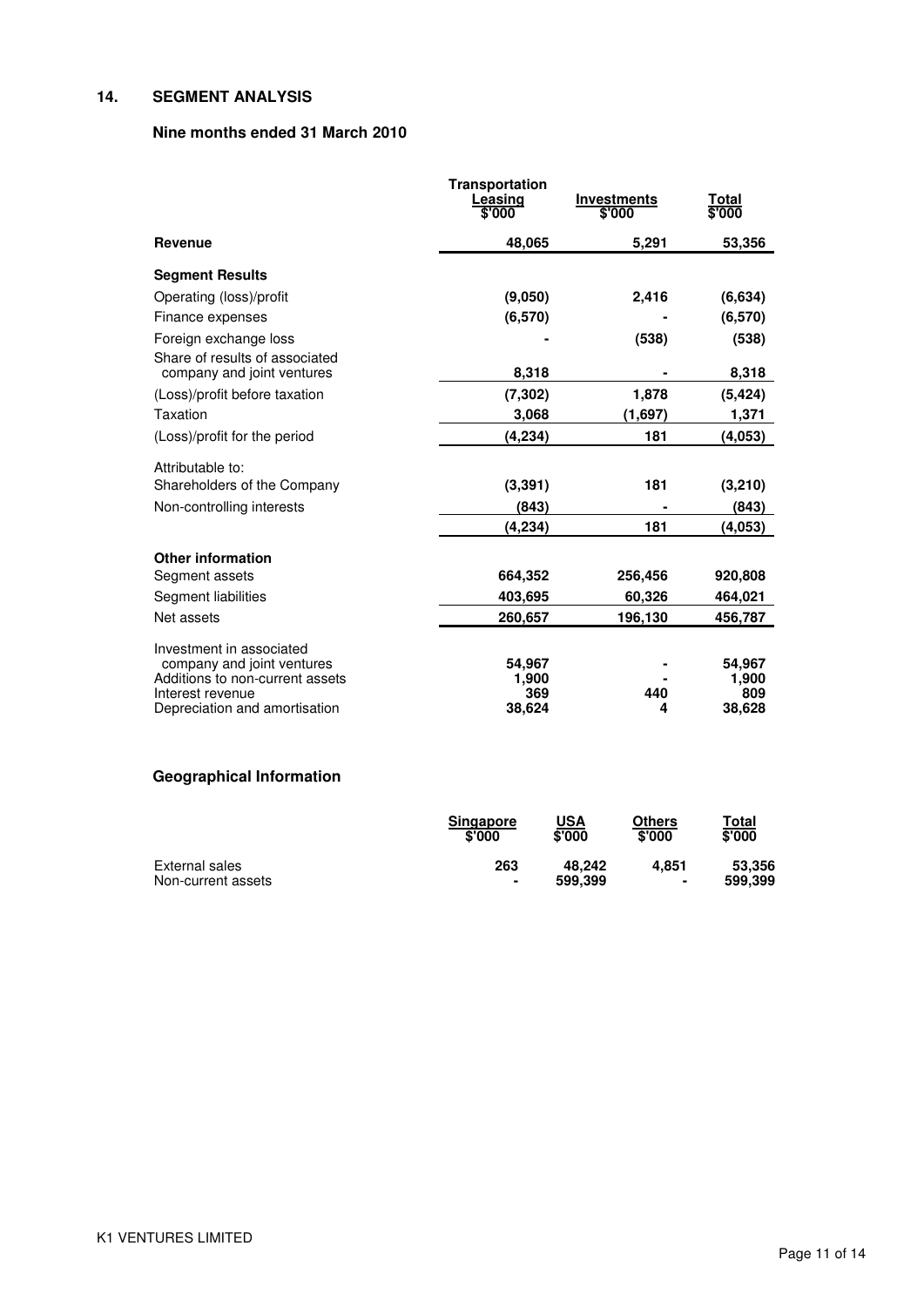#### **Nine months ended 31 March 2009**

|                                                              | Transportation<br><u>Leasing</u><br>\$'000 | Investments<br>\$'000 | <u>Total</u><br>\$'000 |
|--------------------------------------------------------------|--------------------------------------------|-----------------------|------------------------|
| <b>Revenue</b>                                               | 70,246                                     | 1,569                 | 71,815                 |
| <b>Segment Results</b>                                       |                                            |                       |                        |
| Operating profit/(loss)                                      | 4,649                                      | (1,533)               | 3,116                  |
| Finance expenses                                             | (11, 163)                                  | (1)                   | (11, 164)              |
| Foreign exchange gain                                        |                                            | 3,782                 | 3,782                  |
| Share of results of associated<br>company and joint ventures | 10,119                                     |                       | 10,119                 |
| Profit before taxation                                       | 3,605                                      | 2,248                 | 5,853                  |
| Taxation                                                     | (1,514)                                    | 2,632                 | 1,118                  |
| Profit for the period                                        | 2,091                                      | 4,880                 | 6,971                  |
| Attributable to:                                             |                                            |                       |                        |
| Shareholders of the Company                                  | 1,675                                      | 4,880                 | 6,555                  |
| Non-controlling interests                                    | 416                                        |                       | 416                    |
|                                                              | 2,091                                      | 4,880                 | 6,971                  |
| <b>Other information</b>                                     |                                            |                       |                        |
| Segment assets                                               | 763,031                                    | 254,812               | 1,017,843              |
| Segment liabilities                                          | 475,636                                    | 48,082                | 523,718                |
| Net assets                                                   | 287,395                                    | 206,730               | 494,125                |
| Investment in associated                                     |                                            |                       |                        |
| company and joint ventures                                   | 51,261                                     |                       | 51,261                 |
| Additions to non-current assets<br>Interest revenue          | 4,451<br>139                               | 1,466                 | 4,451<br>1,605         |
| Depreciation and amortisation                                | 39,139                                     | 15                    | 39,154                 |

#### **Geographical Information**

|                    | Singapore<br>\$'000      | <u>USA</u><br>\$'000 | China ∧<br>Hong Kong<br>\$'000 | Total<br>\$'000 |
|--------------------|--------------------------|----------------------|--------------------------------|-----------------|
| External sales     | 342                      | 70.804               | 669                            | 71.815          |
| Non-current assets | $\overline{\phantom{a}}$ | 715.826              | $\overline{\phantom{0}}$       | 715,826         |

Notes:

- (a) The Group is organised into business units based on their products and services and has two reportable operating segments: Transportation Leasing and Investments. The Transportation Leasing segment represents Helm's locomotive and railcar leasing business in North America. The Group's Investment activities consist of the Group's investments in quoted and unquoted investments.
- (b) The Group's two operating segments operate in three main geographical areas. The operating activities and investment activities are predominantly in the USA. There are also investment activities in Hong Kong. Singapore is the home country of the Company and its assets are mainly cash and cash equivalents.
- (c) For the nine months ended 31 March 2010, revenues from two customers attributable to the Transportation Leasing segment amounted to approximately \$7.21 million and \$6.43 million respectively. For the nine months ended 31 March 2009, revenues from two customers attributable to the Transportation Leasing segment amounted to approximately \$12.90 million and \$9.36 million respectively.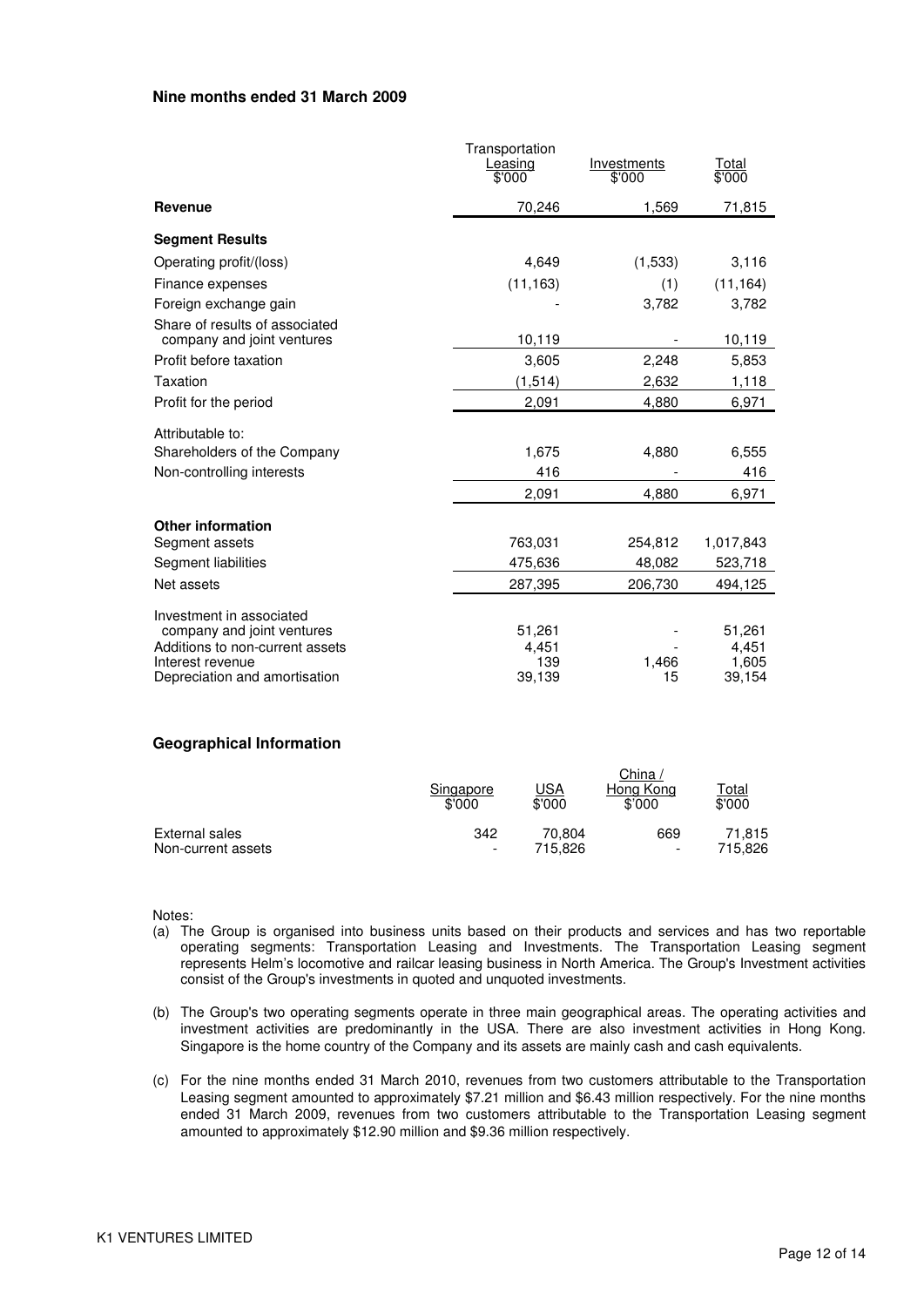# **15. REVIEW OF SEGMENT PERFORMANCE**

Not applicable.

# **16. INTERESTED PERSON TRANSACTIONS**

|                                        |                        | Aggregate value of all  |                        |           |
|----------------------------------------|------------------------|-------------------------|------------------------|-----------|
|                                        |                        | interested person       |                        |           |
|                                        |                        | transactions during the |                        |           |
|                                        |                        | financial year under    |                        |           |
|                                        |                        | review (excluding       | Aggregate value of all |           |
|                                        | transactions less than |                         | interested person      |           |
|                                        |                        | \$100,000 and           | transactions conducted |           |
|                                        |                        | transactions conducted  | under a shareholders'  |           |
|                                        |                        | under shareholders'     | mandate pursuant to    |           |
|                                        |                        | mandate pursuant to     | Rule 920 of the SGX    |           |
| Name of Interested Person              |                        | <b>Rule 920)</b>        | Listing Manual.        |           |
|                                        | 1 Jul 09               | 1 Jul 08                | 1 Jul 09               | 1 Jul 08  |
|                                        | to                     | to                      | to                     | to        |
|                                        | 31 Mar 10              | 31 Mar 09               | 31 Mar 10              | 31 Mar 09 |
|                                        | \$'000                 | \$'000                  | \$'000                 | \$'000    |
|                                        |                        |                         |                        |           |
| <b>General Transactions</b>            |                        |                         |                        |           |
| <b>KCL Group</b>                       |                        |                         | 659                    | 557       |
| Greenstreet Partners *                 | ۰                      |                         | 3,389                  | 3,515     |
|                                        |                        |                         |                        |           |
|                                        |                        |                         |                        |           |
| <b>Corporate Treasury Transactions</b> |                        |                         |                        |           |
| <b>KCL Group</b>                       | $\blacksquare$         | -                       | 99,114                 | 105,699   |
| Total                                  | ۰                      |                         | 103,162                | 109,771   |
|                                        |                        |                         |                        |           |

\* This amount represents the full financial year transaction with the interested person as per agreement.

# **BY ORDER OF THE BOARD**

Yang Kai Hsien Company Secretary 29 April 2010